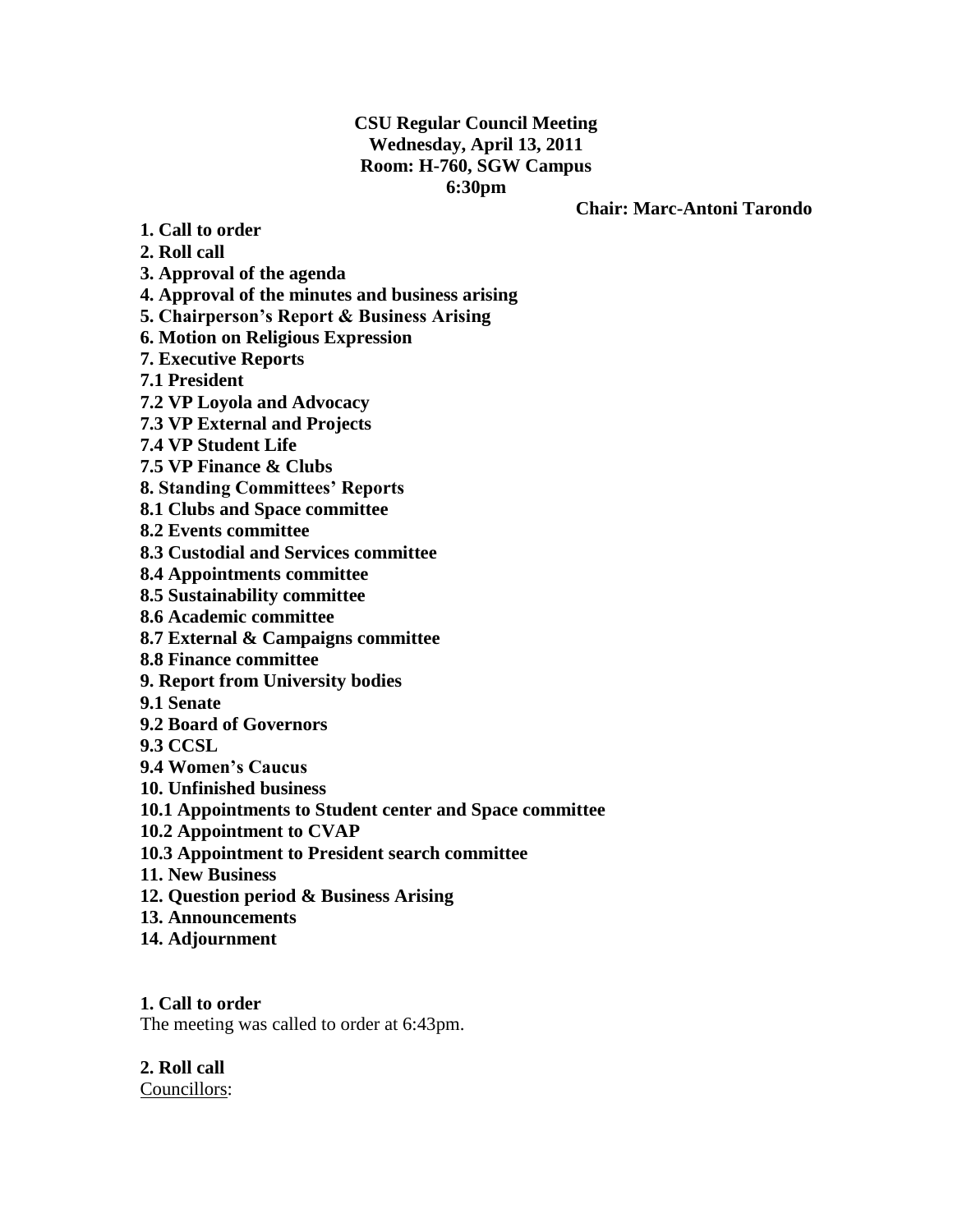| <b>Tomer Shavit</b>      | Rasim Hafiz      |
|--------------------------|------------------|
| Alex Gordon              | Yaniv Gidron     |
| Aaron Green              | Johnnie Vu       |
| Stephen Brown            | Abdullah Husen   |
| <b>Joel Suss</b>         | Asma Omar        |
| Michaela Manson          |                  |
| <b>Melanie Hotchkiss</b> |                  |
|                          |                  |
| <b>Adrien Severyns</b>   | Hassan Abdullahi |
| <b>Heather Lucas</b>     |                  |
|                          |                  |

## **3. Approval of the agenda**

Gill/Abdel-Hamid: add to agenda new point 10: Annual General Meeting

A. Gordon/Gill: add to agenda new point 6: Humanitarian Affairs at Concordia University (HACU).

Gill/T. Gordon: Motion to approve agenda. Passed.

## **4. Approval of the minutes and business arising**

Baptista/Gill/Vu: To add Baptista and Gill to roll call on March regular council meeting minutes.

Gill/Revine: Motion to approve agenda. Passed.

## **5. Chairperson's Report & Business Arising**

Patris (in regards to CJLO): Ran a fee levy referendum, didn"t turn out as wanted. Regardless, enthusiastic about the support throughout the process from many groups. One issue was lack of visibility, caught in hectic timing.

Chair: New chair will be elected soon.

#### **6. Motion on religious expression**

Singh (president of Sheikh Students Association): Trying to get more active in the Concordia University community. The direction that Sheikhs are seeing in Quebec is that everyone they cannot stand out and must conform with everyone else. Concordia University being the largest multicultural institution in Quebec, action would be appropriate here.

The following is the motion I (along with my fellow students) would request to be passed for vote at the next council on March 9th, 2011:

Whereas in the Canadian Charter of Rights and fundamental freedoms it states in Section 2 that 2. Everyone has the following fundamental freedoms:

(a) freedom of conscience and religion;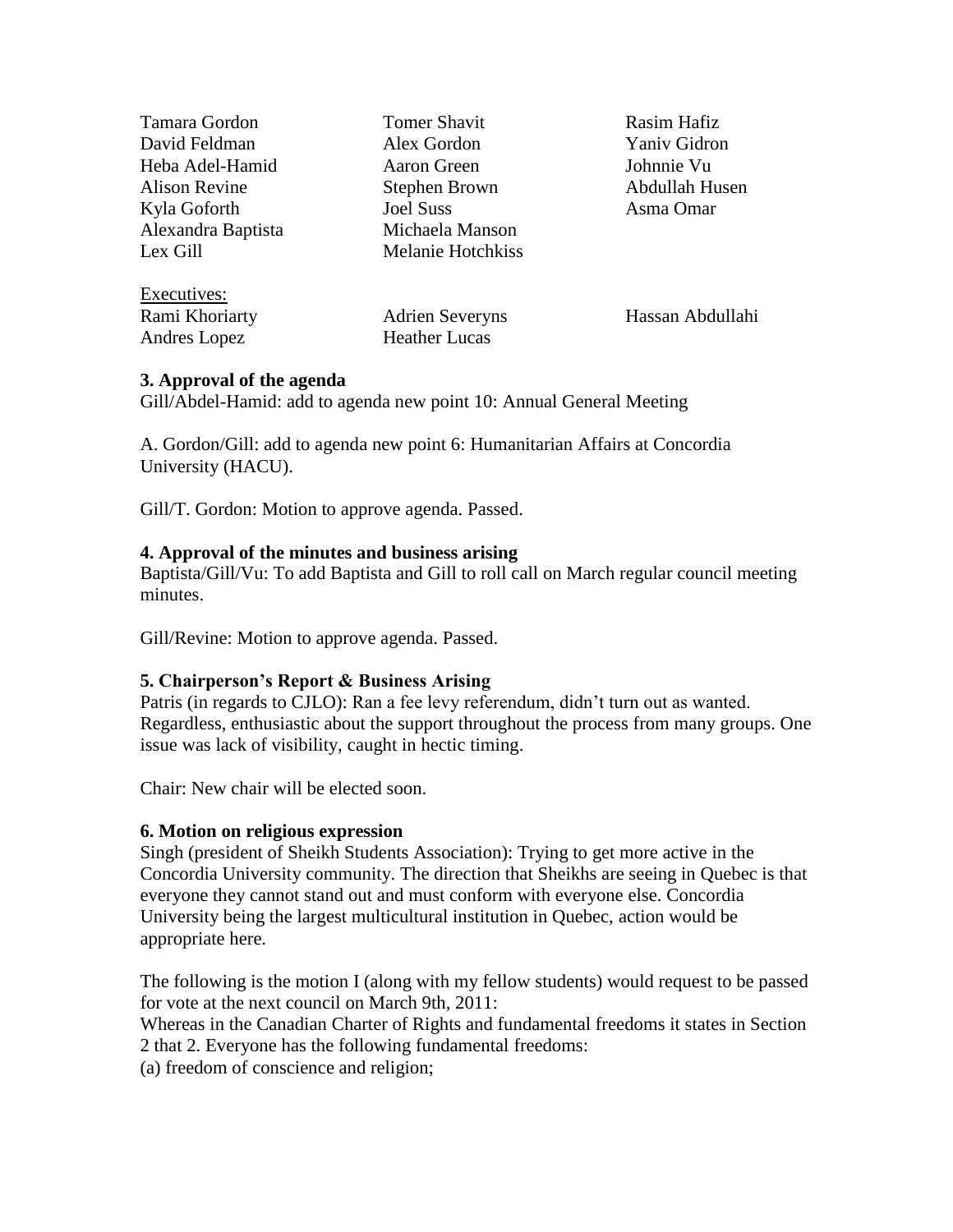(b) freedom of thought, belief, opinion and expression, including freedom of the press and other media of communication;

(c) freedom of peaceful assembly; an

(d) freedom of association.

Section 27

27. This Charter shall be interpreted in a manner consistent with the preservation and enhancement of the multicultural heritage of Canadians.

Whereas the Canadian Charter of Rights ensures the freedom of religion, expression, and multicultural heritage,

Whereas Concordia University has an extremely diverse student population,

Be it Resolved that the Concordia Student Union support religious expression and affirm all students' rights to study and use campus space and services at the University regardless of wearing articles of faith.

Thank you, Mukhbir Singh/Brahm Simran/Sofia Danna/Sean Qureshi

Khoriarty: This club has been active and doing a good job on campus. For the motion.

Khoriarty/Baptista: Motion passed.

## **7. Humanitarian Affairs**

Nadine Atallah (VP External from Humanitarian Affairs):

Humanitarian Affairs at Concordia University (HACU) is seeking your support in our ambitious mission to give our university accomplished student leaders who will have been provided with the guidance and preparation needed to give back to our community in an efficient and positive way.

H.A.C.U. is a newly formed club who has nevertheless been able to reach out to hundreds of students during our various fundraising initiatives. We are striving to send as many Concordia students as possible to the annual University Leadership Symposium where they will hone their leadership skills in view of developing projects that will benefit their communities at home. We will also be sending the students to a refugee camp for the duration of a week where students can develop and challenge their international perspective.

This is an expensive project that will cost 37 730\$ for 13 students. This includes the plane fares, the conference fees, medicine obtained from Health Partners International Canada and educational supplies to be distributed at the refugee camp. We are hopeful that you will match our fundraising initiatives of 5000\$.

Our project will give Concordia University recognition among some of the best Ivy League schools that will be present at the University Leadership Symposium. It will also benefit the community of Concordia by giving it students who not only have the will and the passion, but the capabilities to make a difference.

Last year 2 students went to the symposium. This initiative has been able to reach 400 students. We realise it is a large contribution to match 5000\$.

Vu: Why 13 students?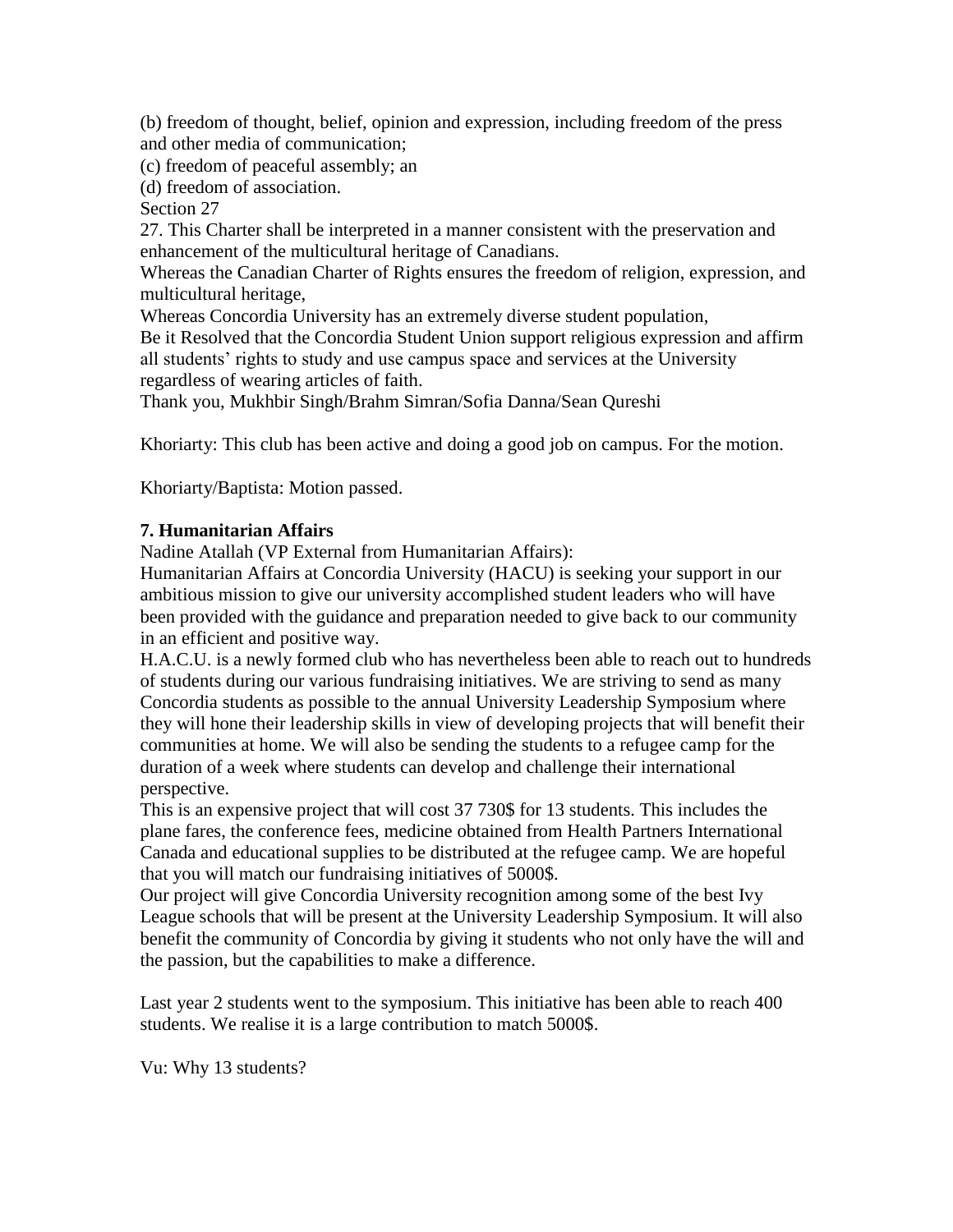Nadine: Part of the application process is that each applicant must submit a project that they intend to work on upon their return. There were many initiatives. The symposium will give students the tools to carry out these plans.

Goforth: How many students do other schools send?

Nadine: We are the first university chapter so we got to decide how many students to send. Depends on the proximity to Thailand, but IVY league schools from the States send somewhere between 15-30 students each.

Khoriarty: Your work is amazing; HACU won best new club on campus last week. However, this may not be the most appropriate place to ask for funding. We have a tight budget. Giving 5000\$ to a club is a lot when many clubs have an annual budget of \$8000.

T. Gordon: What have you done in terms of corporate sponsorship? Nadine: We have a sponsorship package and we will be continuing to fundraise until we leave, to cover our costs.

Vu: What happens if the money isn"t raised? Nadine: Whatever isn't raised will be paid from students' pockets. This was part of the contract.

Revine: (addressed to Khoriarty) If we do approve this, would the money come from the special project funding?

Khoriarty: If so, we would go over budget.

Revine: What was the largest amount we have ever approved for special projects funding?

Nadine: Because we are a new club we don"t have an annual budget. If other clubs are receiving 8000\$, we are only asking for 5000\$.

Hafiz: What is the budget for the special project funding? Will you be going over the budget today?

Khoriarty: No, not today.

Hafiz: We have yet to see the budget so it is not appropriate to decide today.

Hotchkiss: HACU wants us to match its 5000\$ raised. If it was matched, where and how would the 5000\$ be spent?

Nadine: It would go towards covering costs for the students, rather than for a specific project.

Revine: At the beginning of the year, the clubs committee, which Revine sits on, looks at how each club involves the students through its activities, numbers of students reached, etcetera, and based on these, the budgets do vary. HACU does great work, but this money would be for 13 students.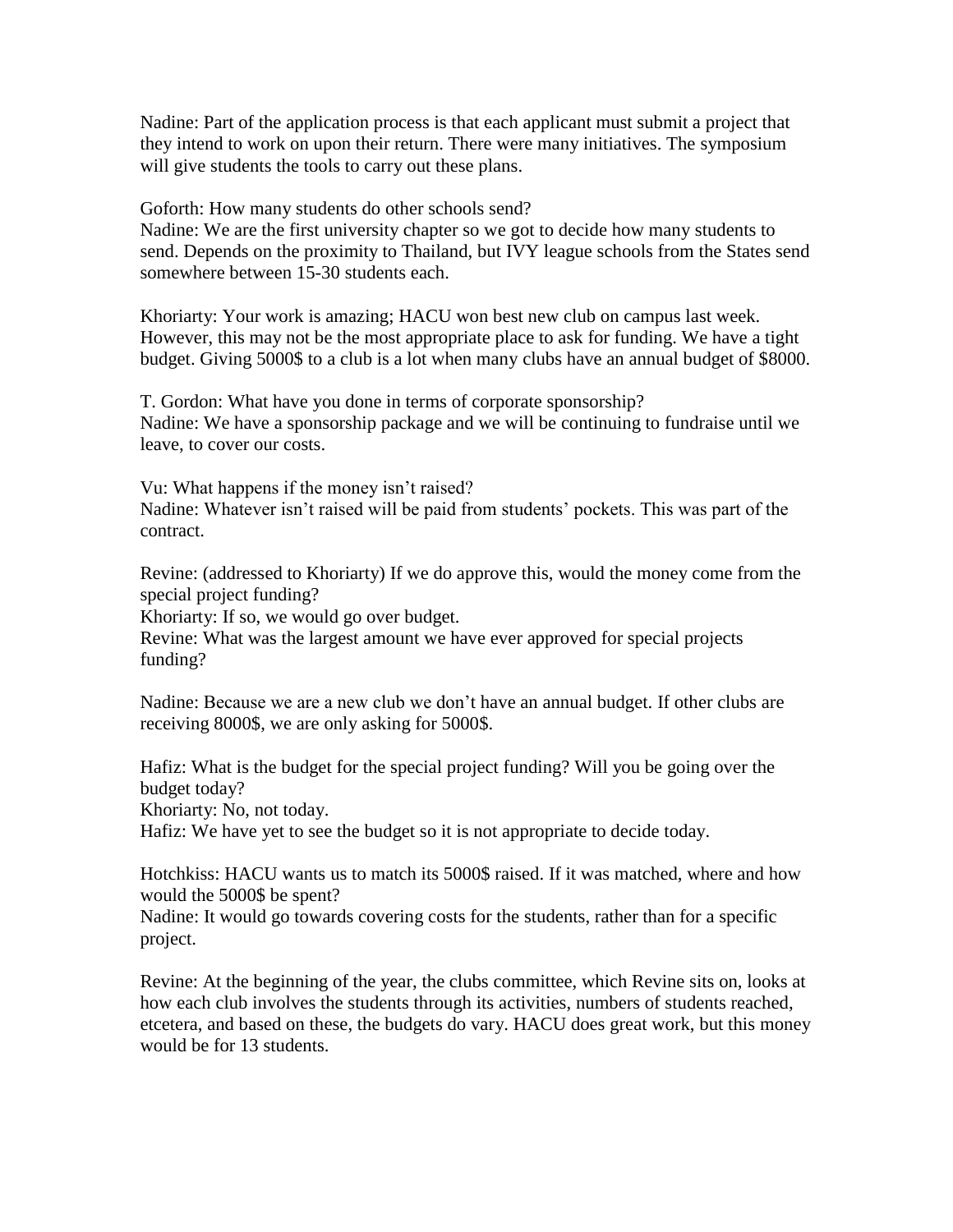Nadine: It would reach beyond the 13 students who attend the symposium. The 2 students that attended last year reached many, and the impact would only grow if 13 students attend.

Manson: We should also consider that 5000\$ can be allocated locally and have great impact.

Abdel-Hamid: Did you apply to special projects funding? Alexa Newman (HACU): It took months. Abdel-Hamid: It would be unfair to give 5000\$ to one of several humanitarian clubs on campus.

Khoriarty: The average budget for clubs on campus is about 4000\$. 5000\$ is a lot.

Seminara: As part of HACU last year, knows how having 13 deserving students attend the symposium will have great impact. Last year at the symposium, some schools were able to send close to 20 or more students.

Brown: The 13 people who signed the contract that said they would pay the difference, is that going to be possible? Nadine: It will be hard, as we are all full time students.

Brown: How much money is there, 2000\$? How many applications are there? Khoriarty: 4, or more.

Brown: Also on the Clubs and Space Committee. Should keep in mind that we don"t have to approve the whole 5000\$.

Abdullahi: A bad precedent has been set where the appropriate procedures are skipped and brought to council. Due procedure should be followed.

T. Gordon/Abdel-Hamid: Call to question. Passed. Called to question (to fund the 5000\$ to HACU). Motion failed.

Gill: point of information- Has the deadline to apply for other funding passed? Khoriarty: applications are still being accepted.

## **8. Executive Reports 8.1. President**

Lucas: (CSU statement on the CEO's ruling on the recent 2011 Elections) The CSU is a strong union that strives to advocate, serve and empower all undergraduate students to the best of its ability for over 30 years.

It is shocking and unfortunate that the CEO has made the decision to disqualify both slates, as it makes a mockery of the CSU and ultimately does a disservice to the most important people at this university, the students.

We work about 75 hours a week at the CSU because we choose to go above and beyond what our job requires. We do it because we believe in making the institution a better one.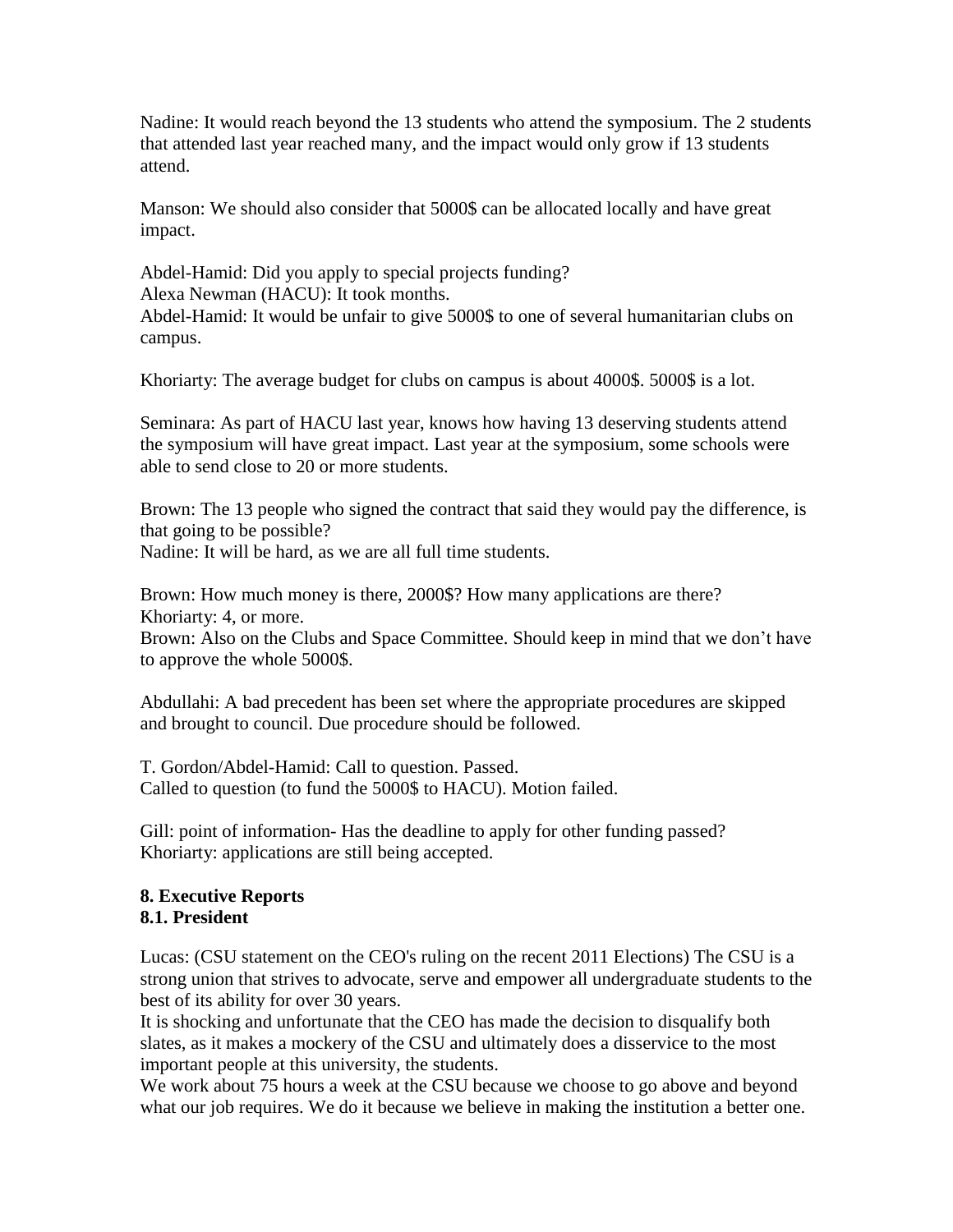If we didn't believe that, we would have been gone by now. You may agree or disagree with us, but at the end of the day we can proudly say that we have served students to the best of our capabilities.

Right now the final decision lies in the hands of the Judicial Board.

Council has no say, and neither do the executives, so do not believe for a second that any of us will have a hand in any of their rulings.

We can only hope that the Judicial Board will render a decision that is in the best interest of the 33,000 undergraduate students at Concordia.

## General

. Postings for the new chairperson and CEO have been put up.

. Meeting with Dr. Lowy to facilitate how to make Concordia a conflict free university and follow up is being done by Conflict Free Concordia.

. Organized and sent out the monthly newsletter for March, April, as well as a special one for the elections.

. Working on policy reforms to be presented at the last council meeting in May.

## Women"s week

. Worked closely with VIA (Volunteers in Action) to ensure that the week was a success. . Events were happening throughout the month to raise awareness.

. Calendars were made for the I"m-power-ment campaign which showcases women who over came their insecurities while wearing jewelry from beads of awareness which are made from recycled paper and support the community in Northern Uganda. Calendars are on sale at the CSU office for 10\$ and proceeds go to beads of awareness.

. Some of the events held were the 0.78/1.00\$ bake sale, women"s sexuality workshop, vagina monologues, and breaking the silence dance competition.

#### Bottled water

. CSU has been working with Sustainable Concordia and TapThirst to have a bottled water free university. As a result, Concordia released a statement on

April 6 stating that they were going to start the process of phasing bottled water out of the Pepsi-Co machines as well as upgrading the infrastructure on the water fountains across campus.

. Next steps are to work on signage for the fountains and to making sure that water is accessible to everyone.

. Working group of all stakeholders will continue on this issue throughout the summer.

#### University governance

. The governance commission has extended the submissions deadline to May 2 and you may send your concerns to danielle.tessier@concordia.ca or by fax at 514-848-4550.

. For more details on the commission please go here

http://www.csu.qc.ca/index.php?module=pagesetter&func=viewpub&tid=5&pid= 474

Custodial and Services committee:

. Wasn"t able to meet without meeting quorum.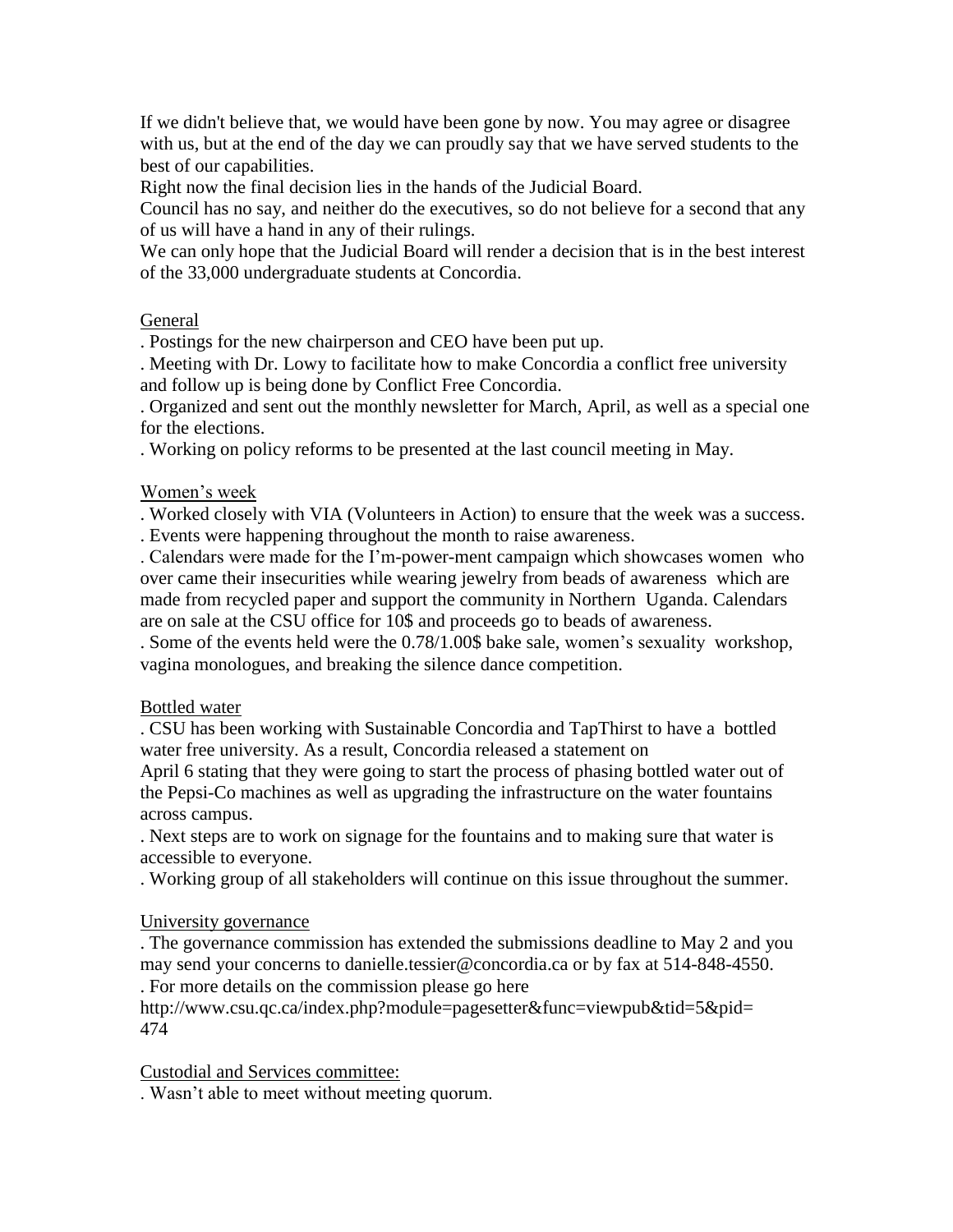Appointments committee:

. Nothing to report.

## Board of Governors

. On the March  $31<sup>st</sup>$  meeting, the faculty of Arts and Science was discussed such as the programs that had the highest enrolment as well as a presentation on the Ombuds office. . Brought up the point that governors who have overstayed their term are still on the board and there is no mechanism to prevent this from occurring, Peter Kruyt (Chair of BOG) referred this to the governance commission.

. Joint meeting was held between the executive committee of BOG with Senate steering committee on April 4th

. Members of the steering committee wanted to have reliable communication with the board.

. Discussed how there was no mechanism to facilitate any conversation between the Board and Senate as both have different functions and purviews.

# **8.2. VP Loyola and Advocacy**

The Hive Café

. DART class completed their projects for the Hive Café.

. April 20thwill be the date for the show casing of the entire project.

. Planned construction from May all the way till mid summer.

# Loyola

. Extended the Advocacy hours to Loyola.

. Completed upgraded to the sound system at the hive

. Planned to install a advertising screen at the entrance of the SC building. With will provide better marketing for the luncheon and club space in the basement.

. Opening an all year round book exchange.

# CSU Bursaries

. CSU bursary application deadline was March 31.

. The academic committee will be distributing all 30 of the bursaries by the end of May.

Intent Clause project

. On hold till the end of exam period.

Sarah (The Link): Did you say there will be extended hours at the advocacy centre at Loyola?

Husen: There is increased use of the Advocacy centre during exam period.

Library Services Fund Committee

- See below for: Annual Report 2010 and Statement of Revenue and Expenses
- See attached for: Concordia CSU Library Services Fund Agreement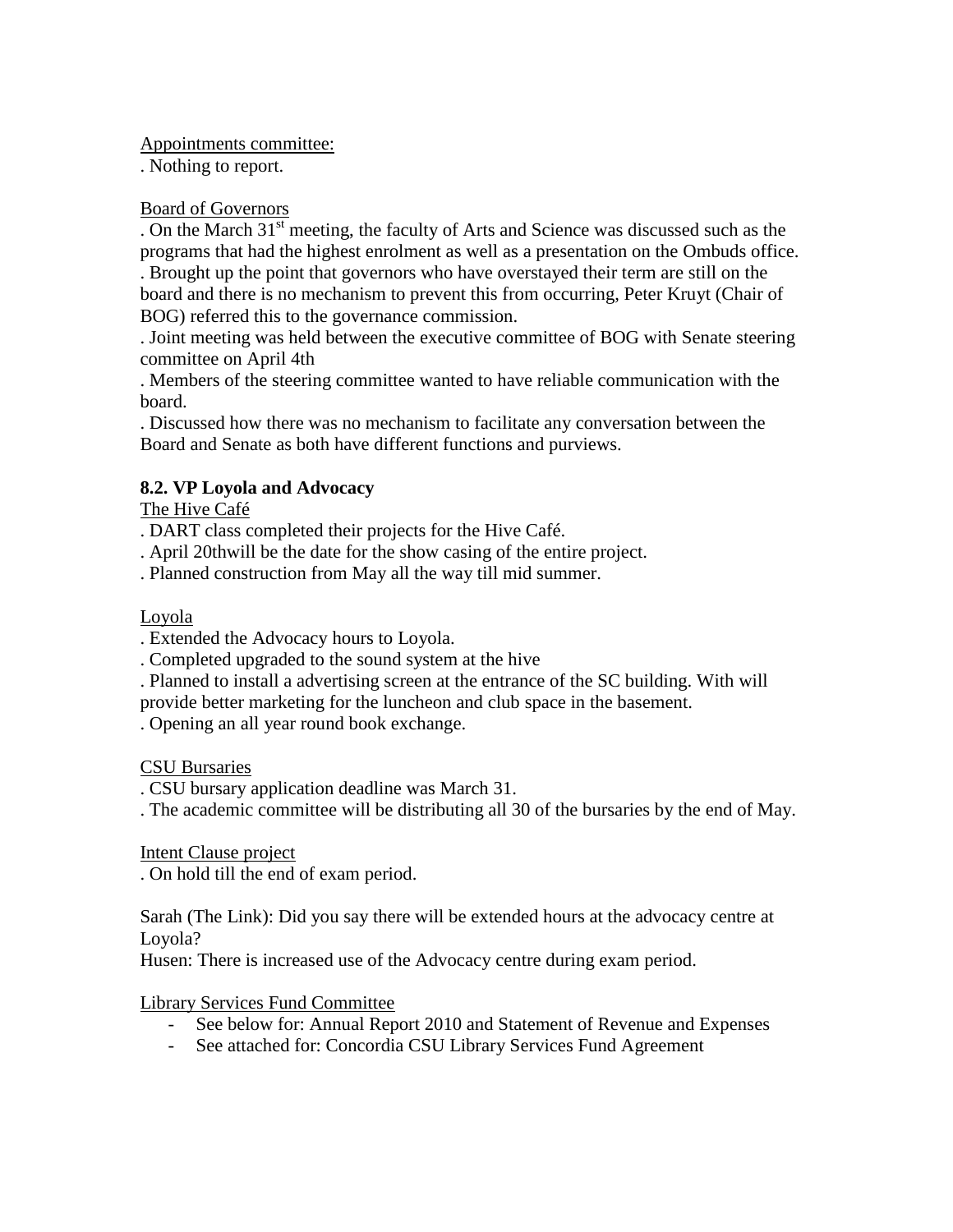#### ANNUAL REPORT 2010

#### *Library Services Fund Committee*

The LSFC was established according to article 5 of the **CSU Library Services Fund Agreement** between the Concordia Student Union and Concordia University signed April 16, 2010 (see **Appendix 1)**. The Committee has met three times since its formation: May 13 and September 27, 2010; February 16, 2011. Committee membership for the period has consisted of the following: Hassan Abdullah, Student Representative (CSU VP, Loyola & Advocacy 2010/11) Caroline Apollon, Development Officer, Special Initiatives, Office of Advancement and Alumni Relations (replacing Nicole Saltiel) Gerald Beasley, University Librarian (Chair) Guylaine Beaudry, Director, Webster Library Helen Downie, Student Representative (CSU VP, Academic & Policy Reform 2009/10) Rasim Hafiz, Student Representative Dubravka Kapa, Director, Vanier Library Alex Konyari, Manager, Libraries Budget and Facilities Terry Seminara, Student Representative (Senator 2010/11) On behalf of the Committee, I am pleased to issue the following annual progress report, which incorporates the accounting of the Fund separately issued to the Committee in advance of its meeting of February 16, 2011.

Gerald Beasley, University Librarian (Chair) Date

#### *Annual Report 2010*

The Committee believes that good progress was made in 2010 towards achieving the goals of the CSU Library Services Fund Agreement.

1. In particular, **24–hour access** to the Webster Library has become a greatly-appreciated service throughout the Fall and Winter terms as well as during the Summer examination periods. 24-hour access to Webster was granted as soon as feasible after the CSU Referendum, i.e. one week before the 2009 Fall term examinations, and has probably had the greatest impact of any of the Fund initiatives to date. The Libraries acknowledged CSU support in its publicity campaign and word-of-mouth rapidly led to widespread knowledge of this service within the student community. *The Concordian* initially doubted the value of this service, but by the end of 2010 it had made the top-ten list of Concordia initiatives in both that newspaper and in *The Concordia Journal.* The Director, Webster Library reports the following statistics for Webster Library use during the extended, night-time period:

*For the period of January 4th to December 31st 2010, the night-time attendance count totals 90,534 people, between midnight and 8:00 am. In 2010, an average of 6% of the library visits happen during the night. The proportion goes up to nearly 10% for the months of April and December.*

Following up on the Committee's recommendations, a successful pilot was conducted at Vanier Library during the Fall 2010 examination period. As a result, Vanier Library began 24-hour opening as of March 1, 2011.

2. Also as a result of the Agreement, the number and quality of **laptops available for free loan** at Webster and Vanier Library have been vastly increased. 130 new laptops have been acquired using Library Service Funds accrued in 2009 and 2010, increasing the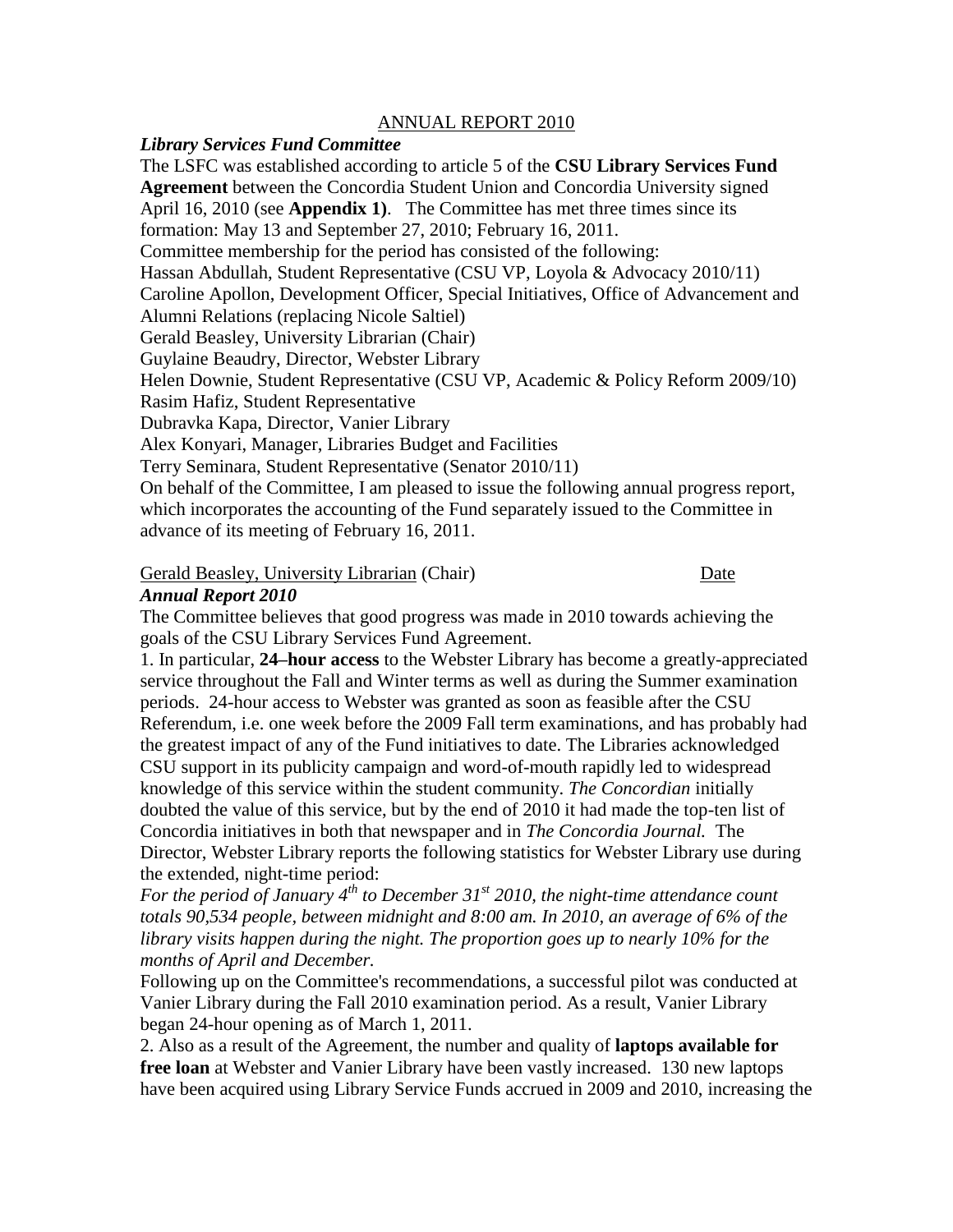total numbers of laptops from 90 to 190 laptops, after recycling the old ones. The new model "Lenovo T400" is lighter than the older laptop loan model. Each laptop has a specially-designed sticker advertising the CSU's support for this service.

An analysis by the Libraries Systems Division concluded that the netbooks available in 2010 did not represent good value for money, being too fragile and too limited in their functionality to compete with laptops. The Committee will however continue to review what comes onto the market that students might like to have available for free loan.

3. One important purpose of the Fund is to give students the option of taking out **textbooks and other course materials** on short-term (2-hour) loan periods. Over the course of 2010 the Libraries made considerable progress with the provision of course packs and textbooks at Webster and Vanier Library reserves, including duplicate copies of titles needed for large classes. The complexity of responding to needs for timeliness and quantity of material has involved substantial reorganization in the Collection Services Division.

At Vanier Library, all course packs and textbooks that were adopted through the Bookstore are available, using the Course Reserves system already in place. Some 212 coursepacks and over 400 textbooks are available there. At its February 16, 2011 meeting the Director, Vanier Library, was able to report to the Committee that the average cost per use of course reserves material at Vanier is approx. \$4. This represents very good value for money in the first year of this expanded service.

Because of space constraints at Webster Library Circulation, only the most expensive textbooks and titles needed for large classes were acquired. Some 1500 textbooks are currently in Webster Reserves with the support of this Fund. Beginning summer 2011, a comprehensive collection of course packs and textbooks will be available to students in Webster as a result of the early decision to use the Fund to share the cost with the university of equipping an entirely new "assisted self-service" operation, Webster Library Course Reserves Room (LB-201). This ambitious and innovative project will come to fruition when the Reserves Room opens in April 2011. The Committee has reviewed plans and discussed extensively the services and support that undergraduates will find in this room. It will be fully operational for the summer. A plaque has been designed by the Committee for placement within the Room in recognition of CSU support.

4. The Libraries have also taken steps to **improve "silent" and "quiet" study zones**. To date, these improvements have been paid for by the university and not by the Library Services Fund. Specifically, summer 2010 saw a major project to replace the carpet in all the public areas of Webster Library. Sustainability was one of the main considerations governing selection of the carpet. In addition, both Libraries inaugurated a messaging and signage campaign to emphasize the importance of keeping study zones free from food and food garbage, and for liquids to be in spill-proof mugs. Some reorganization of carrel placement was also piloted at Webster Library to improve the noise management in silent study areas.

No Library Services Funds were used to provide additional study space in Webster Library. The university remains committed to giving the Libraries the 5th floor of the LB Building in its Master Plan, but no timetable has been announced to date. In the meantime, however, the university has funded conversion of LB-211 to a mixed-use classroom/silent study space with 30 locked laptops. This has proven to be a very popular study space for students.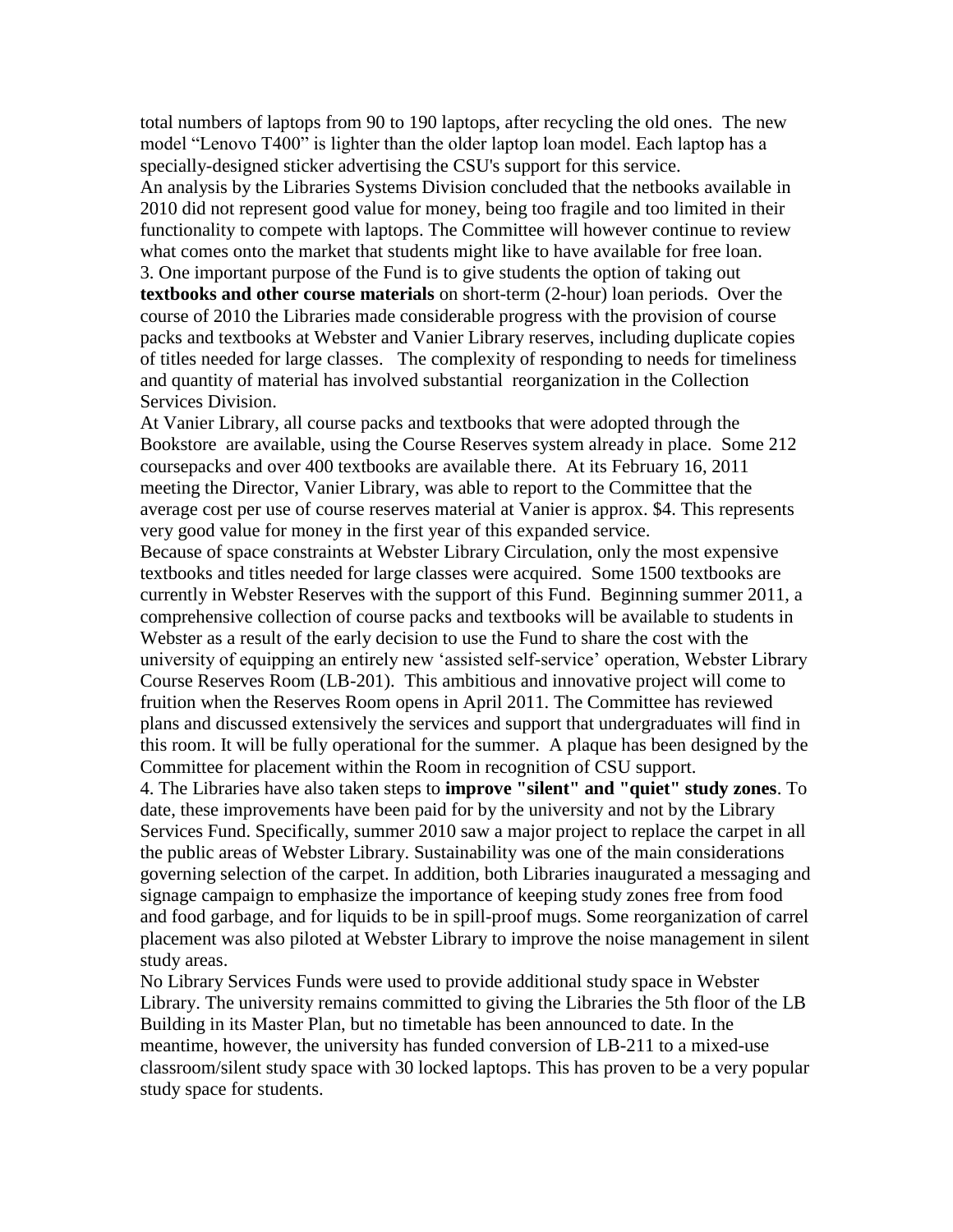#### *Budget and Future Projects*

The fund incomes and expenditures are accounted for in the **CSU Library Services Fund Statement of Revenues and Expenses** (see **Appendix 2**). The anticipated average annual income of the Fund is approx. \$650,000 but the Revenues reported are about 50% higher because this first year of operations actually covers student contributions over 2 Fall terms as well as 1 Winter term.

From the \$983,673 revenue for the 2010 calendar year, \$624,825 has been spent or committed to provide the enhanced and expanded services described above. At its February 16, 2011 meeting, the Committee approved spending the remaining envelope of \$358,848 on 2 projects that will continue to improve study spaces at both Libraries, i.e. (i) the installation of more and better-located electrical outlets and (ii) the replacement of broken and squeaky chairs at Vanier Library.

#### *Acknowledgments*

The Library Services Fund Committee takes this opportunity to thank the many other parties involved in bringing improvements to the library services as a result of this joint CSU/Libraries initiative. In particular, we owe a huge debt of gratitude to Security, Cleaning Services, Facilities and Campus Bookstore staff who have all adapted to new work patterns. Also, the Committee is grateful to the many library personnel who have demonstrated their capacity to change in response to new, student-driven policies and procedures. Finally, and most importantly, we thank the CSU and its membership for their vital commitment to library service improvements.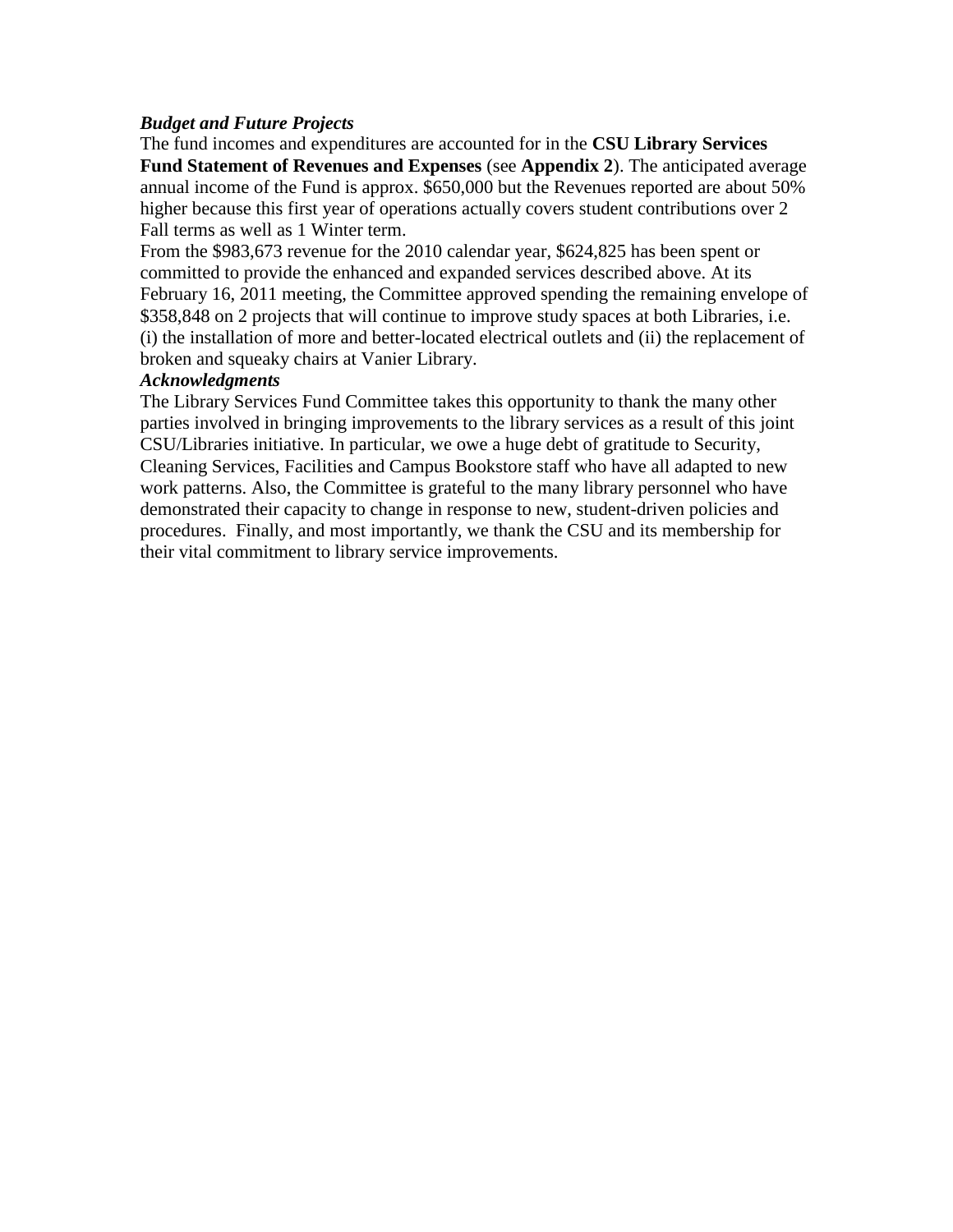

**CSU Library Services Fund Statement of Revenue and Expenses** 

#### Libraries

**Account # T22066** 

Period covering January 1, 2010 to December 31, 2010

| Agency Revenue 2009-10                                                                    |          |         |    |                        |
|-------------------------------------------------------------------------------------------|----------|---------|----|------------------------|
|                                                                                           | \$\$     | 354,343 |    |                        |
| Agency Revenue 2010-11                                                                    |          | 627,039 |    |                        |
| Interest *                                                                                |          | 2,291   |    |                        |
|                                                                                           |          |         | \$ | 983,673                |
| <b>Expenses</b>                                                                           |          |         |    |                        |
| <b>Cleaning Services</b>                                                                  | \$\$\$\$ | 66,685  |    |                        |
| <b>Security Coverage</b>                                                                  |          | 63,893  |    |                        |
| Laptops                                                                                   |          | 154,220 |    |                        |
| Textbooks & Course Packs                                                                  |          | 108,508 |    |                        |
|                                                                                           |          |         | \$ | 393,306                |
| Commitments                                                                               |          |         |    |                        |
| <b>Security Coverage</b>                                                                  |          | 42,968  |    |                        |
| Textbooks & Course Packs                                                                  |          | 23,077  |    |                        |
| Reserve Room Equipment                                                                    | いちゅう     | 45,474  |    |                        |
| Laptops (20 new + 60 to replace old ones)                                                 |          | 120,000 |    |                        |
|                                                                                           |          |         | \$ | 231,519                |
| <b>Remaining Balance</b>                                                                  |          |         | \$ | 358,848                |
| *Calculated at the University's monthly average cost of funds                             |          |         |    |                        |
|                                                                                           |          |         |    |                        |
|                                                                                           |          |         |    |                        |
|                                                                                           |          |         |    |                        |
|                                                                                           |          |         |    | Date: January 31, 2011 |
|                                                                                           |          |         |    |                        |
| 1455 De Maisonneuve Blvd. West, Montreal, Quebec, Canada H3G IM8 www.library.concordia.ca |          |         |    |                        |

Abdullahi/Feldman: Motion for a 15-minute break.

## **8.3. VP External and Projects**

Poverty Week

- . Week of the 14th of March
- . Very successful: we made the news in the Gazette!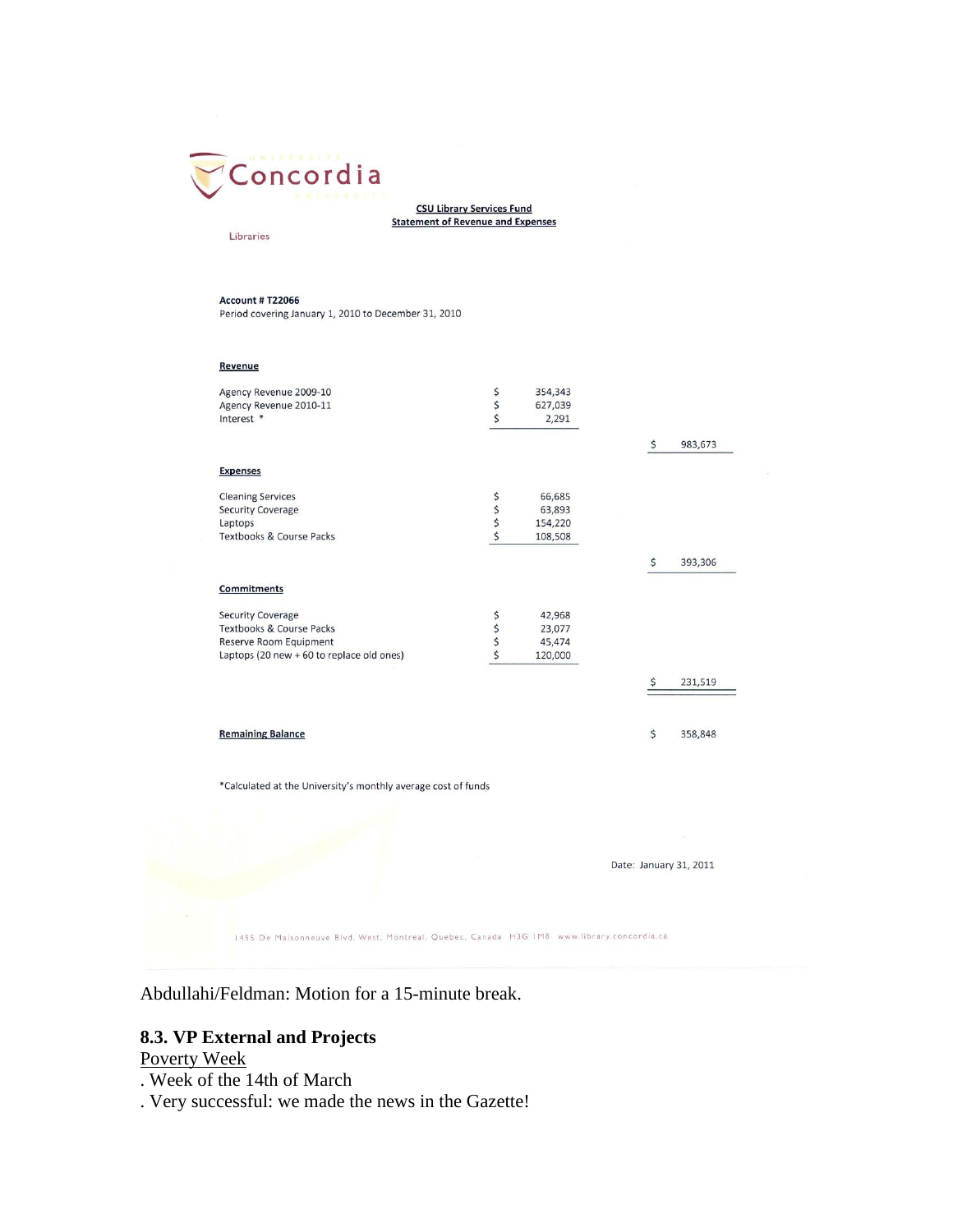. Speaker Series Conference with former Canadian Ambassador to the UN Paul Heinbecker.

. Tabling and promotion for the April  $28<sup>th</sup>$  Conference featuring Kofi Annan at Palaisdes-Congres.

. Preparation and attendance for the last FEUQ Congress in Rimouski.

. Attended the Academic Planning and Priorities Committee (APPC) meeting.

Also, last campaign: Go Vote. Last night held a screening at Reggies.

A. Gordon: Have you been in contact with Alex Oster? Severyns: Yes, have been in contact. At the moment currently working with…

Student: Have you heard of Vote MOB? Would you be interested in promoting it? Severyns: Yes, have heard of it and interested.

## **8.4. VP Student Life**

Tum Tum Pa event

. In the student life portfolio this month I helped organize tum tum pa event where students registered and competed against each other in making music rhythms with instruments they made with stuff found around campus.

Cultural nights

. To close the cultural night season one was a Latin cultural night and the last one was an American cultural night.

. Both this events were a magnificent success over 350 students attended each night.

. I also attended the FEUQ conference from April 7-10 with my fellow executives. . As for the promotions portfolio I have been coordinating the designers hours promoting for the various events.

## **8.5. VP Finance & Clubs**

Clubs

. Clubs gala was very successful we gave out 16 awards to different associations.

- . I started a pilot project for associations to have their elections held online.
- . Gave financial updates to different clubs.
- . Did office checks.

Finance

. Different meeting regarding the Youth Action Montreal issue.

. Processed checks, requisitions and invoices.

. The financial status of Reggies calculated until February 28 is a surplus of \$5,678.

## **9. Standing Committees' Reports**

# **9.1. Clubs and Space Committee**

Please be more responsive to emails and messages. Considering the small number, we could not meet quorum.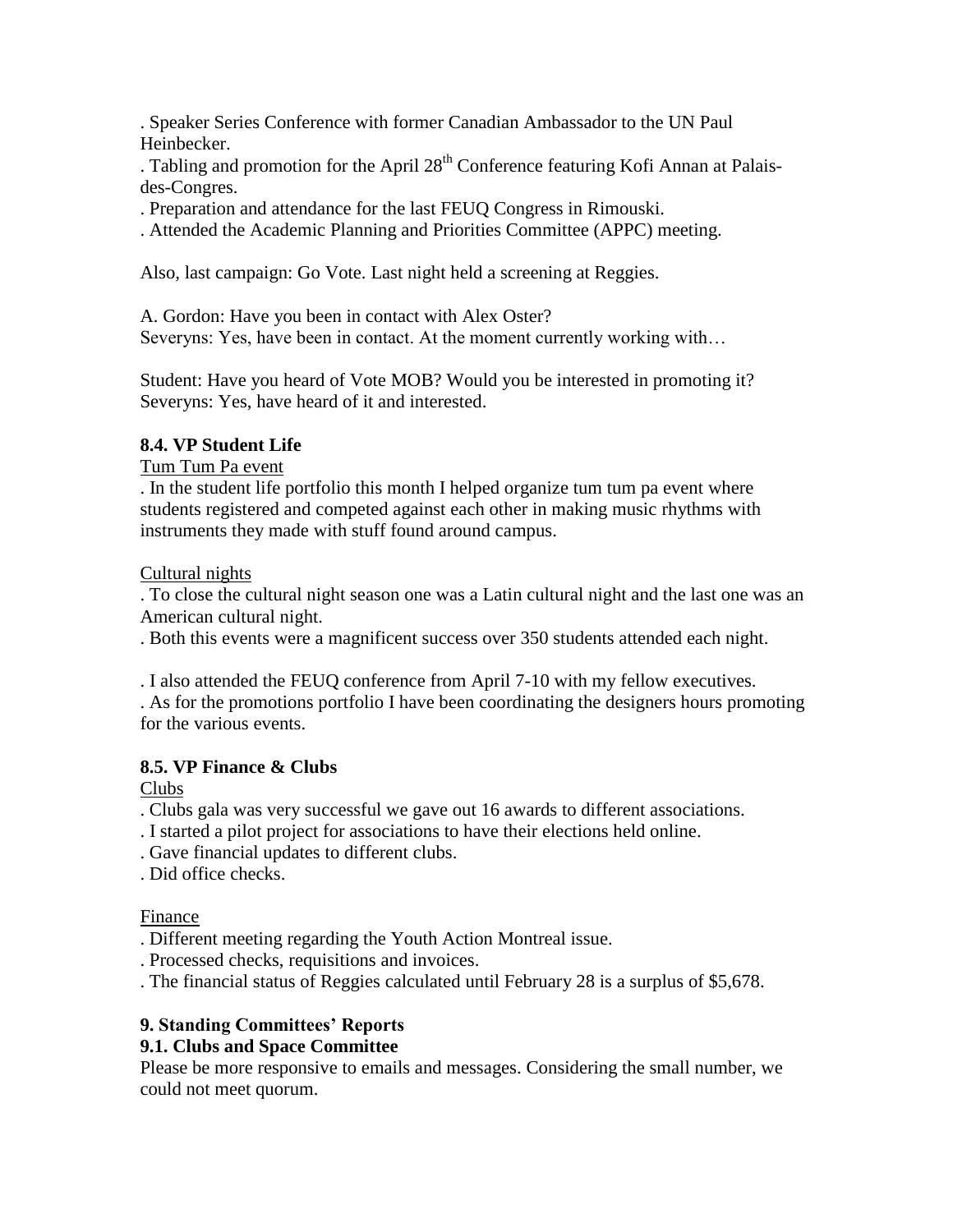#### **9.2. Events Committee**

Haven't met. **9.3. Custodial and Services Committee** Couldn"t meet quorum. **9.4. Appointments Committee** Haven't met. **9.5. Sustainability Committee** Haven"t met. **9.6. Academic Committee** Will be meeting after exams. **9.7. External & Campaigns Committee** Couldn"t meet due to campaigning. **9.8. Finance Committee** Haven't met.

#### **10. Report from University Bodies 10.1. Senate**

Freedman: Since Woodsworth's resignation/firing, the university has received much attention. We have been speaking for the university strongly, but students themselves can also speak up. Please do so, in writing, recording, and more. The deadline is May 2.

Abdullahi: Will be writing up a report. Strongly encourages students and anyone to come see and get involved.

Hotchkiss: What are your thoughts on the members appointed to the committee? Abdullahi: This is an external committee. Nobody wants to put conditions on them. My thoughts are that it should have been more internal, with students and faculty. But at this point it is decided.

Suss: But the point is that it's an external committee.

Abdullahi: This was my opinion on the committee. A student should have sat on it but yes, it is an external committee.

Suss: It is made up of 3 academics. The point is that they conduct review on Concordia governance. They will accept input from internal (students, faculty) but are free to judge the governance.

Student (Alex): Now that the deadline has been extended, are there tactics the council has to encourage input before the deadline? Especially since it was voted on at this council, it would be a great next step to actually mobilize the students.

Abdullahi: Doing part by offering to write the report. Given that with exams, students are short on time, they can come in to provide input for the report that's going to be written.

Freedman: We tried to find someone who, though no longer a Concordia student, would represent the students. Heather and I, beyond postponing the deadline, developed a mandate for the committee.

Lucas: Would be more than happy to provide more information on those that make up the committee.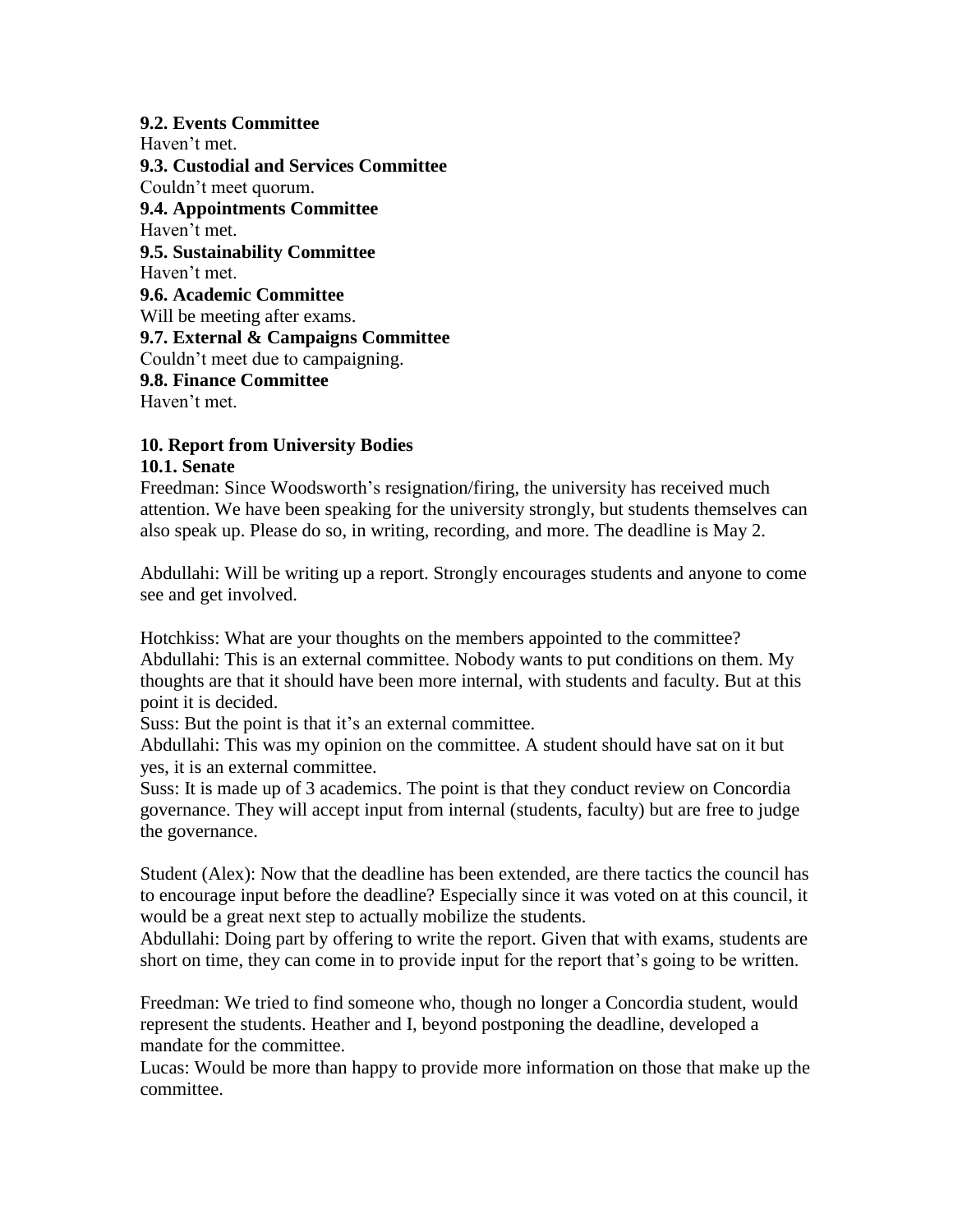## **10.2. Board of Governors**

Lucas:

- On the March  $31<sup>st</sup>$  meeting, the faculty of Arts and Science was discussed such as the programs that had the highest enrolment as well as a presentation on the Ombuds office.
- Brought up the point that governors who have overstayed their term are still on the board and there is no mechanism to prevent this from occurring, Peter Kruyt (Chair of BOG) referred this to the governance commission.
- Joint meeting was held between the executive committee of BOG with Senate steering committee on April 4<sup>th</sup>.
- Members of the steering committee wanted to have reliable communication with the board.
- Discussed how there was no mechanism to facilitate any conversation between the Board and Senate as both have different functions and purviews.

Manson: It seems ironic that Kruyt was responsible for appointments, considering he was one that overstayed his term.

Husen: There was a reason, perhaps elaboration is necessary. A bill at parliament regarding terms has been in progress for years now. People were asked to stay in their roles while this was in the works. Now, a group has been formed to restructure the board, which will result in new appointments of governors depending on the restructuring.

# **10.3. CCSL**

Severyns: Went very well. Much funding was received, including for the Hive Café and speakers series. It has been a very good year for the CSU and CCSL.

## **10.4. Women's Caucus**

Nothing to report.

# **11. Annual General Meeting**

Gill: According to by-laws, an annual general meeting has to be called for within a month of polls closing. This would be May  $1<sup>st</sup>$ . At the meeting, the CEO and the President would make statements. There is an interesting ruling on the table. Historically, this would not happen, and it took long for the CEO to make this ruling. We have 2 options. The CEO will be unable to produce a report and AGM could be held April  $28<sup>th</sup>$  or  $29<sup>th</sup>$ . Or, alternatively, AGM could be held May  $9<sup>th</sup>$ , pushing it a week which would give Judicial Board some time. Personally, the CEO should be given time to produce a report, but it should be held May  $9^{\text{th}}$ .

Lucas: Would suggest May  $9^{th}$  as well. Last year was May  $3^{rd}$ . Gill/Husen: Motion to hold AGM May  $9<sup>th</sup>$ . Passed.

## **12. Unfinished business**

## **12.1. Appointments to Student centre and space committee**

Abdullahi/Lucas: Motion for closed session, for appointments. Passed.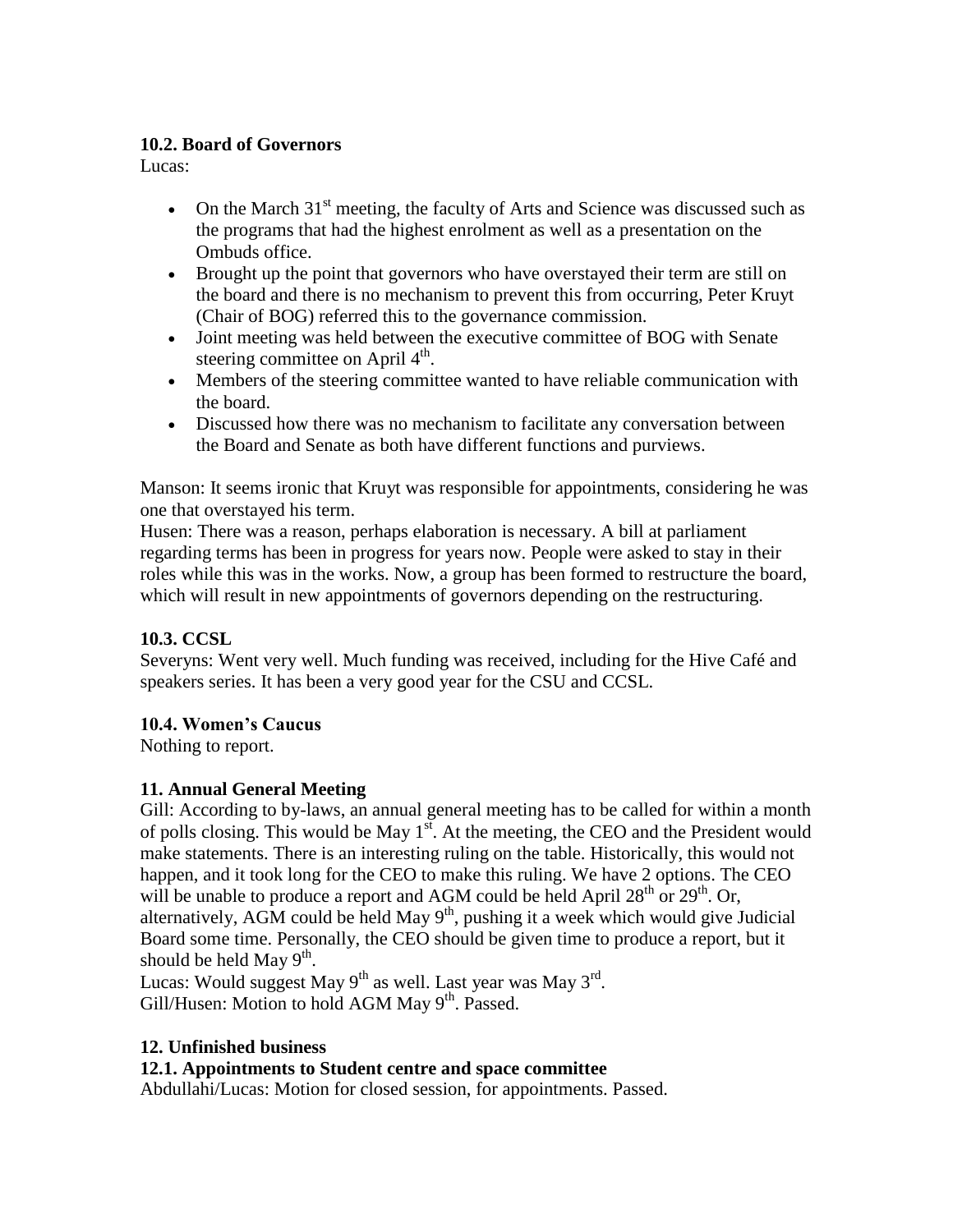Closed session at 8:15pm until 8:39pm.

Daniel Shakibaian, Marvin Coleby, and Jamiey Kelly appointed as student representatives.

Gill/Suss: Motion: Whereas the original motion for student at large members on the student centre and space committee made up of 1 student from each faculty, considering that there were 3 applicants for 4 positions, be it resolved that the restriction of having a student from each faculty will not apply.

## **12.2. Appointment to CVAP**

Abdullahi/Green: Motion for Lucas to take Pudwell"s position on CVAP.

## **12.3. Appointment to President search committee**

Lucas: Has been asked by the secretary of the president search committee for assistance in selecting a councillor to partake on the committee. This person must be a councillor who will be here next year and in good academic standing.

Freedman: The search will probably begin later. Would like to friendly amend so that the elected-in councillor"s mandate will end along with mandate for current councillor. Passed.

Hotchkiss/Baptista: Motion to nominate Gill. Passed.

## **13. New business**

Khoriaty/Manson: Would feel comfortable in giving HACU 500\$ for now, and invite them to apply for more in the future.

Manson: Would like to friendly amend so that the 500\$ will have a condition of having to be spent on medical supplies.

Freedman: Would like to friendly amend for it to be 550\$ which is the cost of medical supplies.

Hotchkiss: Would like to friendly amend for it to be 575\$ which would be the actual price.

Hafiz: Where would this money be coming from? Khoriaty: From special projects funding. Hafiz: What about other clubs? Khoriaty: They can still apply.

Motion passed.

#### **14. Question period & Business Arising**

Hotchkiss: Regarding the Executive Reports: Who will be taking care of policy reform? Lucas: Would like to see change, and will personally sit down with the policy reform committee to discuss changes and progress.